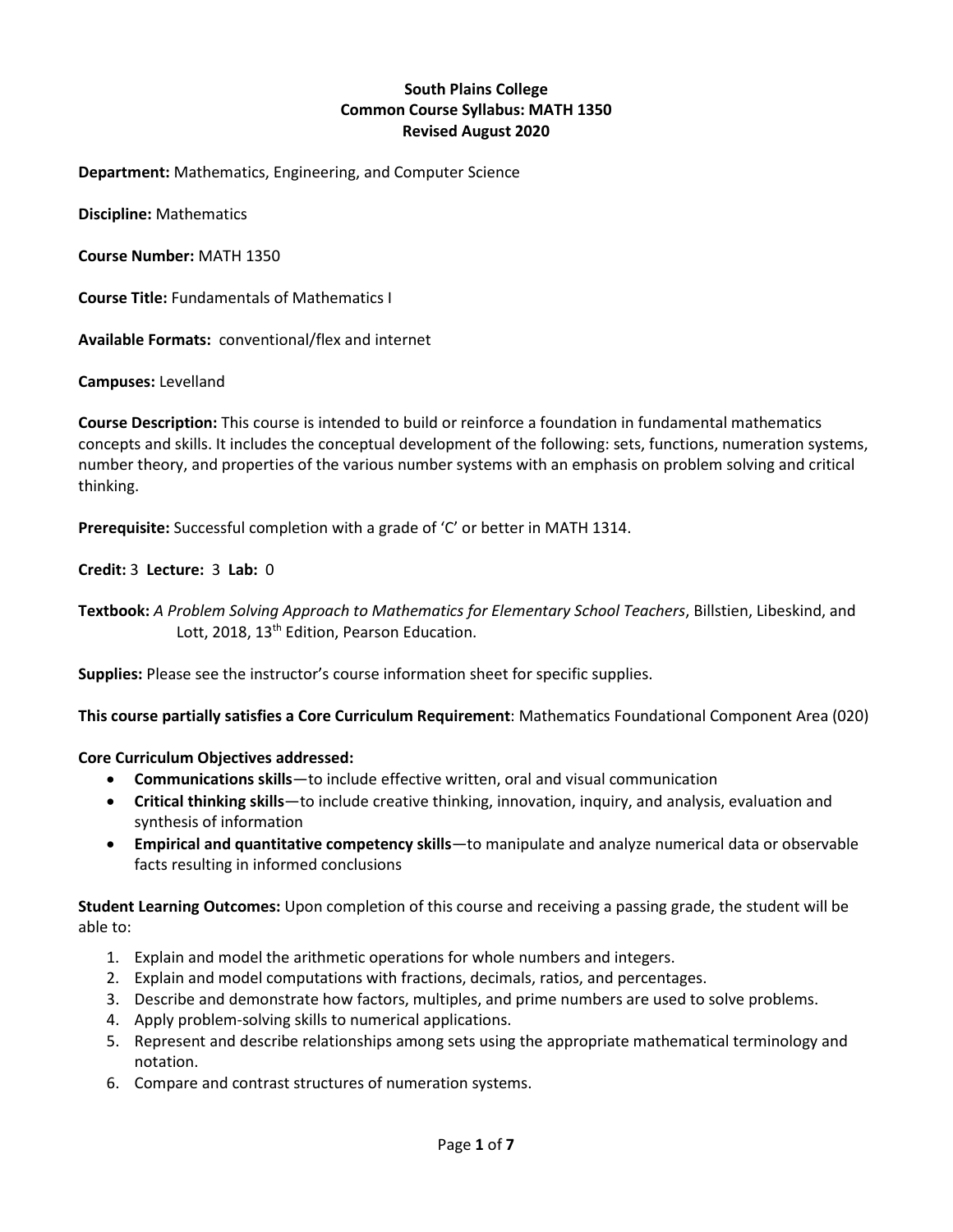**Student Learning Outcomes Assessment:** A pre- and post-test questions will be used to determine the extent of improvement that the students have gained during the semester

**Course Evaluation:** There will be departmental final exam questions given by all instructors.

**Attendance/Student Engagement Policy:** Attendance and effort are the most important activities for success in this course. The instructor maintains records of the student's engagement throughout the semester. The student will be allowed to miss twenty percent (20%) of class assignments for the semester, *for any reason*. Should this number be exceeded, the instructor has the right to drop the student with a grade of F or an X, depending on the instructor's discretion.

Plagiarism violations include, but are not limited to, the following:

- 1. Turning in a paper that has been purchased, borrowed, or downloaded from another student, an online term paper site, or a mail order term paper mill;
- 2. Cutting and pasting together information from books, articles, other papers, or online sites without providing proper documentation;
- 3. Using direct quotations (three or more words) from a source without showing them to be direct quotations and citing them; or
- 4. Missing in-text citations.

Cheating violations include, but are not limited to, the following:

- 1. Obtaining an examination by stealing or collusion;
- 2. Discovering the content of an examination before it is given;
- 3. Using an unauthorized source of information (notes, textbook, text messaging, internet, apps) during an examination, quiz, or homework assignment;
- 4. Entering an office or building to obtain an unfair advantage;
- 5. Taking an examination for another;
- 6. Altering grade records;
- 7. Copying another's work during an examination or on a homework assignment;
- 8. Rewriting another student's work in Peer Editing so that the writing is no longer the original student's;
- 9. Taking pictures of a test, test answers, or someone else's paper.

**COVID-19 Syllabus Statement:** It is the policy of South Plains College for the Fall 2020 semester that as a condition of on-campus enrollment, all students are required to engage in safe behaviors to avoid the spread of COVID-19 in the SPC community. Such behaviors specifically include the requirement that all students properly wear CDCcompliant face coverings while in SPC buildings including in classrooms, labs, hallways, and restrooms. Failure to comply with this policy may result in dismissal from the current class session. If the student refuses to leave the classroom or lab after being dismissed, the student may be referred to the Dean of Students on the Levelland campus or the Dean/Director of external centers for Student Code of Conduct Violation.

**Student Code of Conduct Policy**: Any successful learning experience requires mutual respect on the part of the student and the instructor. Neither instructor nor student should be subject to others' behavior that is rude, disruptive, intimidating, aggressive, or demeaning**.** Student conduct that disrupts the learning process or is deemed disrespectful or threatening shall not be tolerated and may lead to disciplinary action and/or removal from class.

**Diversity Statement:** In this class, the teacher will establish and support an environment that values and nurtures individual and group differences and encourages engagement and interaction. Understanding and respecting multiple experiences and perspectives will serve to challenge and stimulate all of us to learn about others, about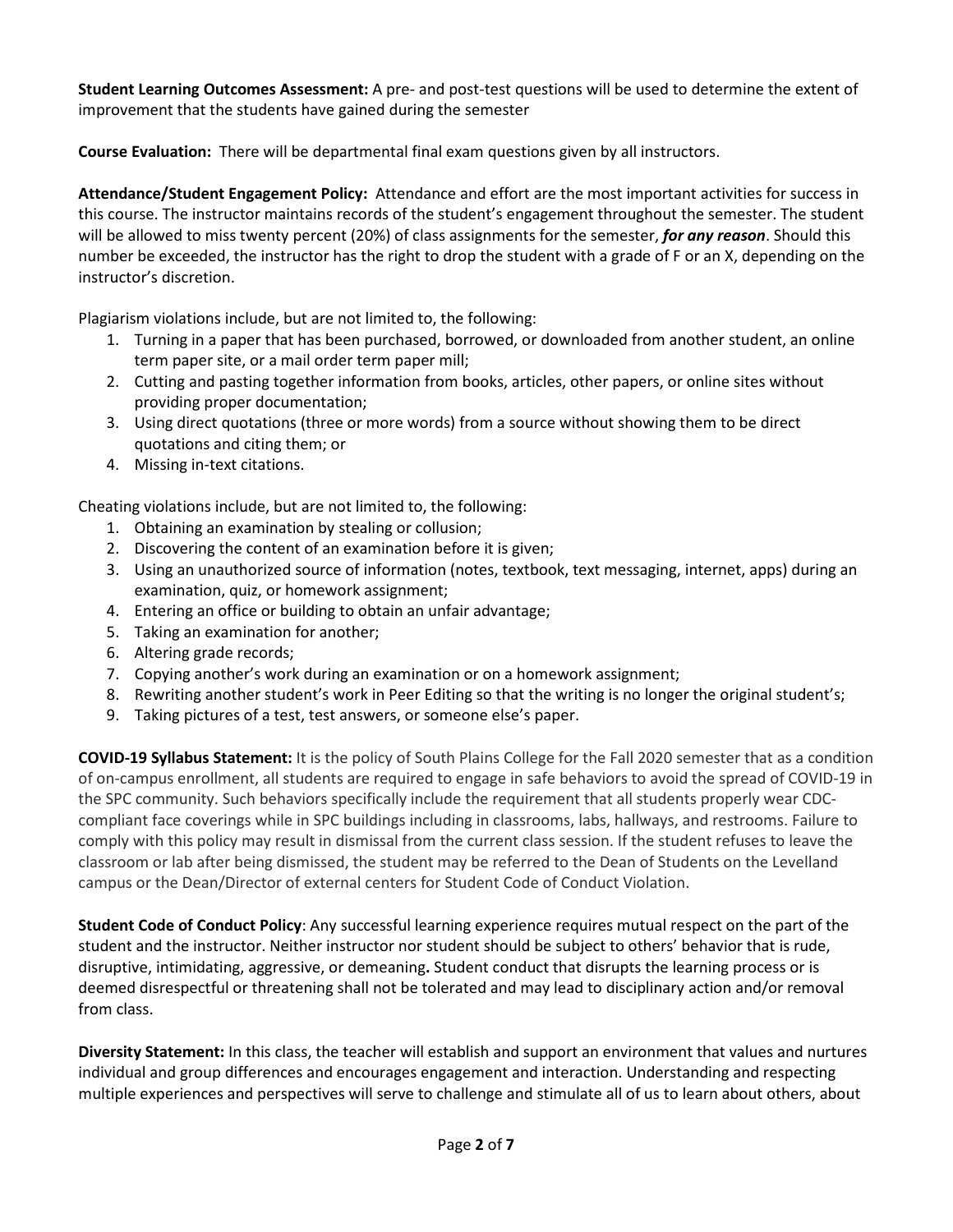the larger world and about ourselves. By promoting diversity and intellectual exchange, we will not only mirror society as it is, but also model society as it should and can be.

**Disability Statement:** Students with disabilities, including but not limited to physical, psychiatric, or learning disabilities, who wish to request accommodations in this class should notify the Disability Services Office early in the semester so that the appropriate arrangements may be made. In accordance with federal law, a student requesting accommodations must provide acceptable documentation of his/her disability to the Disability Services Office. For more information, call or visit the Disability Services Office at Levelland (Student Health & Wellness Office) 806-716-2577, Reese Center (Building 8) 806-716-4675, or Plainview Center (Main Office) 806-716-4302 or 806-296-9611.

**Nondiscrimination Policy:** South Plains College does not discriminate on the basis of race, color, national origin, sex, disability or age in its programs and activities. The following person has been designated to handle inquiries regarding the non-discrimination policies: Vice President for Student Affairs, South Plains College, 1401 College Avenue, Box 5, Levelland, TX 79336. Phone number 806-716-2360.

**Title IX Pregnancy Accommodations Statement:** If you are pregnant, or have given birth within six months, Under Title IX you have a right to reasonable accommodations to help continue your education. To [activate](http://www.southplainscollege.edu/employees/manualshandbooks/facultyhandbook/sec4.php) accommodations you must submit a Title IX pregnancy accommodations request, along with specific medical documentation, to the Director of Health and Wellness. Once approved, notification will be sent to the student and instructors. It is the student's responsibility to work with the instructor to arrange accommodations. Contact the Director of Health and Wellness at 806-716-2362 or [email](http://www.southplainscollege.edu/employees/manualshandbooks/facultyhandbook/sec4.php) [cgilster@southplainscollege.edu](mailto:cgilster@southplainscollege.edu) for assistance.

**Campus Concealed Carry**: Texas Senate Bill - 11 (Government Code 411.2031, et al.) authorizes the carrying of a concealed handgun in South Plains College buildings only by persons who have been issued and are in possession of a Texas License to Carry a Handgun. Qualified law enforcement officers or those who are otherwise authorized to carry a concealed handgun in the State of Texas are also permitted to do so. Pursuant to Penal Code (PC) 46.035 and South Plains College policy, license holders may not carry a concealed handgun in restricted locations. For a list of locations and Frequently Asked Questions, please refer to the Campus Carry page at: <http://www.southplainscollege.edu/campuscarry.php>

Pursuant to PC 46.035, the open carrying of handguns is prohibited on all South Plains College campuses. Report violations to the College Police Department at 806-716-2396 or 9-1-1.

**SPC Bookstore Price Match Guarantee Policy:** If you find a lower price on a textbook, the South Plains College bookstore will match that price. The difference will be given to the student on a bookstore gift certificate! The gift certificate can be spent on anything in the store.

If students have already purchased textbooks and then find a better price later, the South Plains College bookstore will price match through the first week of the semester. The student must have a copy of the receipt and the book has to be in stock at the competition at the time of the price match.

The South Plains College bookstore will happily price match BN.com & books on Amazon noted as *ships from and sold by Amazon.com*. Online marketplaces such as *Other Sellers* on Amazon, Amazon's Warehouse Deals, *fulfilled by* Amazon, BN.com Marketplace, and peer-to-peer pricing are not eligible. They will price match the exact textbook, in the same edition and format, including all accompanying materials, like workbooks and CDs.

A textbook is only eligible for price match if it is in stock on a competitor's website at time of the price match request. Additional membership discounts and offers cannot be applied to the student's refund.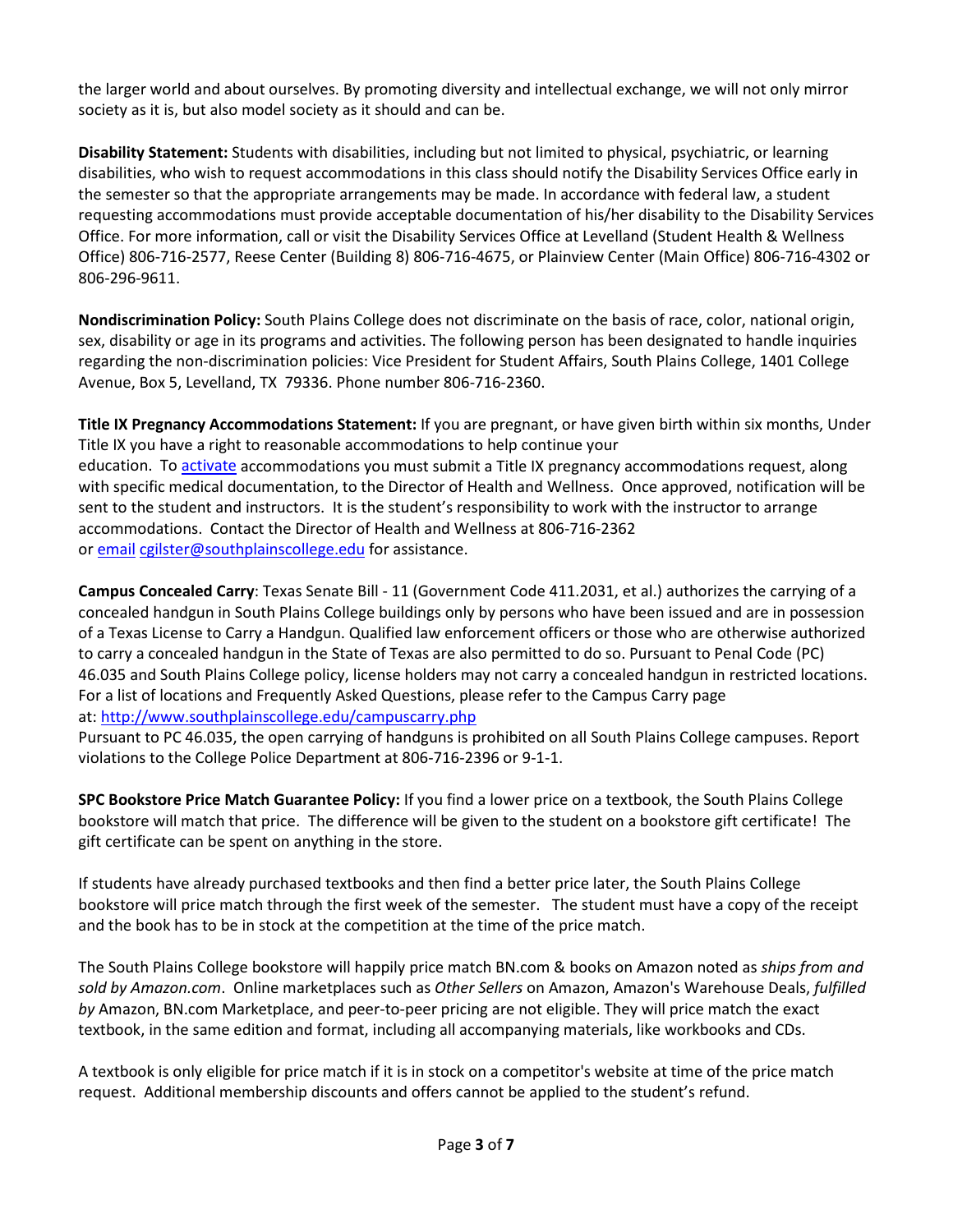Price matching is only available on in-store purchases. Digital books, access codes sold via publisher sites, rentals and special orders are not eligible. Only one price match per title per customer is allowed.

**Note: The instructor reserves the right to modify the course syllabus and policies, as well as notify students of any changes, at any point during the semester.**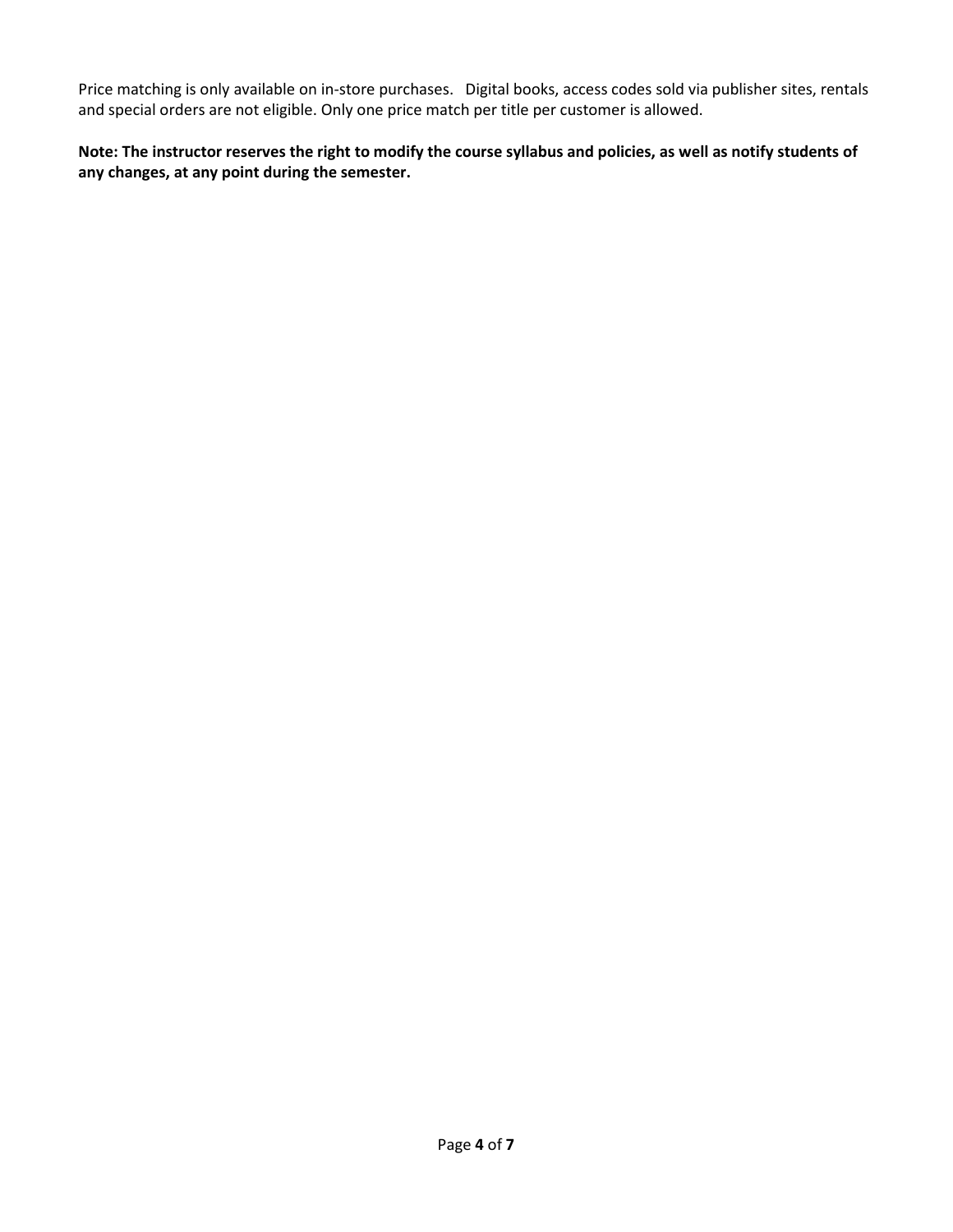# South Plains College Department of Mathematics and Engineering Fundamentals of Math I: 1350.001 Fall 2020 Course Policies

# Instructor: Kaylan K Thompson **Contact Contact Contact Contact Contact Contact Contact Contact Contact Contact Contact Contact Contact Contact Contact Contact Contact Contact Contact Contact Contact Contact Contact Contact**

Telephone: (806) 716-4886 Email: [kthompson@southplainscollege.edu](mailto:kthompson@southplainscollege.edu)

**Office Hours**: As listed or by appointment.

| Monday                  | Tuesday                 | Wednesday<br>Thursday  |                         | Friday               |
|-------------------------|-------------------------|------------------------|-------------------------|----------------------|
| 12:00 pm $-$ 2:30 pm    | $9:30$ am $-10:00$ am   | $10:00$ am $-11:00$ am | $9:30$ am $-10:00$ am   | 1:00 pm $-$ 2:30 pm  |
| (Levelland office M111  | (Levelland office M111  | (virtual using zoom)   | (Levelland office M111  | (virtual using zoom) |
| and virtual using zoom) | only, no virtual hours  |                        | only, no virtual hours  |                      |
|                         | during this time)       |                        | during this time)       |                      |
|                         |                         |                        |                         |                      |
|                         | 1:00 pm $-$ 2:00 pm     |                        | 12:30 pm $-$ 1:30 pm    |                      |
|                         | (Levelland office M111  |                        | (Levelland office M111  |                      |
|                         | and virtual using zoom) |                        | and virtual using zoom) |                      |
|                         |                         |                        |                         |                      |

**Virtual Office Hours:** Virtual office hours will be held within Zoom. A link for virtual office hours will be provided in Blackboard. If there is more than one student attending virtual office hours at the same time, the students will be assisted in the order in which they arrived.

## **Required Material:**

**Textbook/MyMathLab:** A Problem Solving Approach to Mathematics for Elementary School Teachers, 13th edition, by Billstein, Libeskind, & Lott. ISBN: 9780135190050

MyMathLab Student Access Kit: This kit is free with the purchase of a new textbook at either SPC bookstore or you may also purchase it online at pearsonmylabandmastering.com in which you will need a credit card or PayPal. I encourage you to purchase this kit immediately. If you have not yet purchased the access code, that opportunity should be provided as you go through the registration process. There is a 2 week free trial that you may use for the first two weeks of class. MML should be accessed through the provided link in Blackboard.

**Supplies:** Pencils, erasers, 3-ring binder, notebook paper, scientific calculator (when allowed). You will need reliable internet service, a way to print documents, a way to scan and upload documents and a device with the capability to participate in a zoom meeting with video and audio.

### **Student Responsibilities & Expectations:**

- **1. Come to class on time and prepared to learn. (Pencil, book, notebook, calculator, ect.)**
- 2. Read the syllabus.
- 3. **Check your email!**
- 4. **Good study habits are essential for success.**
- 5. Take notes, participate in class, and complete course assignments early enough to seek help if needed.
- 6. Food and drink are NOT allowed in the classroom with the exception of bottled water.
- 7. Cell phones and any other electronic devices must be silenced and put away before entering the classroom. Use of these devices during class will result in a zero for that day's quiz, homework, or exam.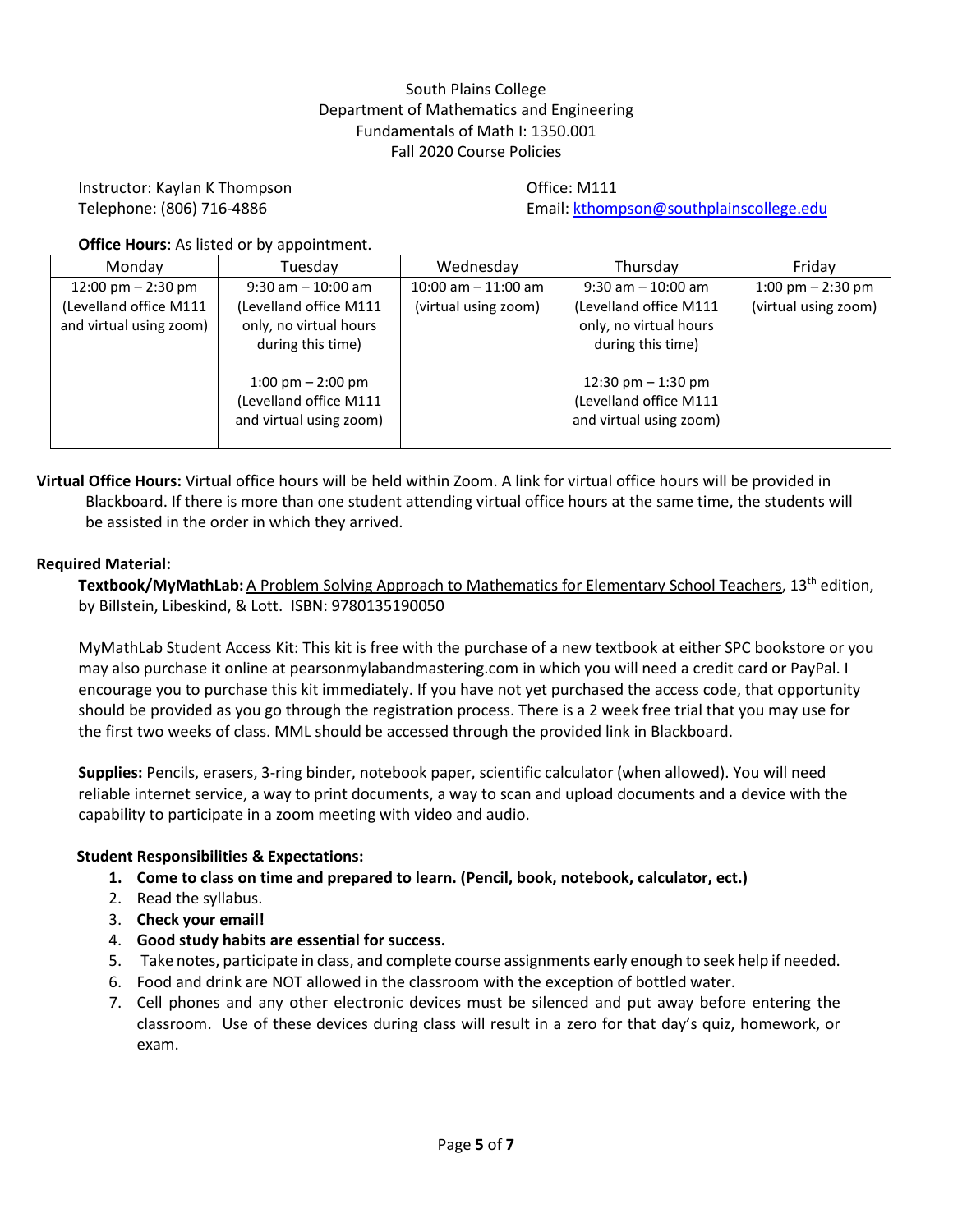| Grading: | Homework/Quizzes/Activities/Mini Lessons            | 15% | Grading Scale: A 90-100 |               |
|----------|-----------------------------------------------------|-----|-------------------------|---------------|
|          | TEKS Invegtigation Project/FlipGrid Mini Lesson 10% |     |                         | B 80-89       |
|          | Unit Exams                                          | 60% |                         | C 70-79       |
|          | Final Exam                                          | 15% |                         | $D$ 60-69     |
|          |                                                     |     |                         | F 59 or below |

**Homework:** Homework will be assigned for each section on MyMathLab (MML). Although the homework is done online, the problems should be worked neatly either in a spiral or notebook paper in pencil. Homework problems given in MML may be reworked as many times as you wish, before the deadline, to get a 100 on the assignment. The homework for lessons taught on Monday will be due on Thursday of that same week and the homework for lessons taught on Wednesday will be due the following Monday.

- **Quizzes:** Quizzes will also be assigned on MML. Again, the problems should be worked neatly in either a spiral or on notebook paper in pencil. You may submit quizzes two times, and the highest of the two grades will be counted. You will be allowed 80 minutes to complete each quiz.
- **Activities:** There will be activities on a regular basis. You will receive a grade for your participation in these activities. If you are absent on the day an activity is given, you will receive a zero for that activity.
- **Mini Lessons:** Each student will be required to prepare and teach mini lessons throughout the semester. If you are absent on the day you are to teach a lesson, you will receive a zero.

# **TEKS Investigation Project:**

Each student will complete the TEKS Investigation Project. More information will be given in class. A grading rubric will also be provided.

**Exams:** There are 4 unit exams (15% each) and a comprehensive final exam (15%). Dates for the exams are given on the course calendar. Exams 1, 3, 4 and the final exam will be paper exams given in class. Exam 2 will be an online exam given in MML. If the course is moved to an online format, exams will be videoed. Reviews will be provided. If for any reason you are unable to take an exam at the designated time you must contact me prior to class time. Make-up exams will be given at the discretion of the instructor.